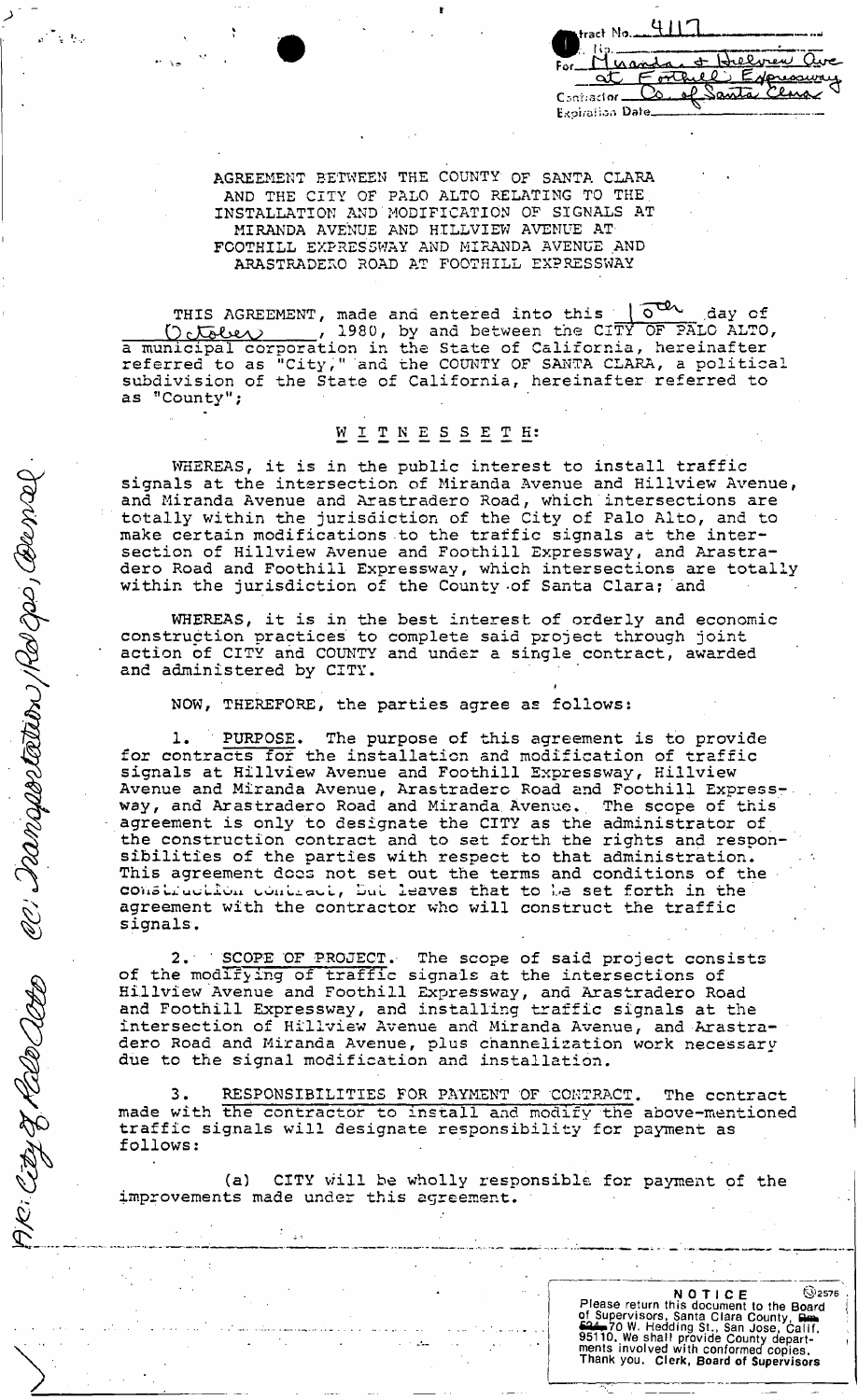(b) COUNTY will pay as its share a flat lump sum of Sixty Thousand Dollars (\$60,000) to CITY, to be applied to the payment of the improvements made under this agreement. COUNTY will make the payment to CITY within fifteen (15) days after. approval of plans and specifications.

PREPARATION OF PLANS, SPECIFICATIONS AND ESTIMATES. CITY shall prepare and submit to COUNTY for approval, plans and specifications for said project. Upon approval of plans by COUNTY and approval by CITY, CITY shall advertise said project for bids and award a contract to be administered by CITY.

5. ACQUISITION OF PROPERTY. It is understood and agreed that the project is totally within existing rights of way and no property acquisition or dedication is necessary.

INSURANCE. CITY shall require any contractor awarded 6. a contract for any portion of said project to secure and maintain in full force and effect at all times during construction of said project and until said project is accepted by CITY, public liability and property damage insurance in forms and limits of liability satisfactory and acceptable to both CITY and COUNTY, insuring CITY and COUNTY, and their respective officers and employees, from and against any claims, loss liability, cost or expense arising out of or in any way connected with the construction of said project. The policy shall contain a provision that the insurance afforded thereby to CITY and COUNTY and their respective officers and employees, have other insurance against a loss covered by such policy, that other insurance shall be excess insurance only.

7. TERMINATION. This agreement shall terminate on March 31, 1981, if CITY has not awarded a contract for construction of said project prior to that date. In the event of such termination, CITY shall refund to COUNTY all sums deposited with CITY under Paragraph 3 of this agreement.

ADMINISTERING AGENCY. In the exercise of this joint powers agreement, CITY shall be the administering agency, and as such, shall possess all powers common to both CITY and COUNTY which may be necessary to effectuate the purpose of this agreement, subject only to the manner of exercise of such powers provided herein and the restrictions imposed by law upon COUNTY in the exercise of such powers. COUNTY hereby gives extraterritorial power to CITY for that area of said project located within CITY and COUNTY. . COUNTY will provide, all inspections for the contract at no cost to CITY.

9. HOLD HARMLESS. It is mutually understood and agreed:

(a) That neither COUNTY, nor any officer or employee thereof, shall be responsible for any damage or liability occurring by reason of anything done or omitted to be done by CITY under or in connection with any work, authority or jurisdiction delegated to CITY under this agreement. It is also understood and agreed that, pursuant to Government Code Section 895.4, CITY shall fully indemnify and hold COUNTY harmless from any liability imposed for injury (as defined by Government Code Section 810.8) occurring by reason of anything done or omitted to be done by CITY under this agreement under or in connection with any work, authority or jurisdiction delegated to CITY under this agreement..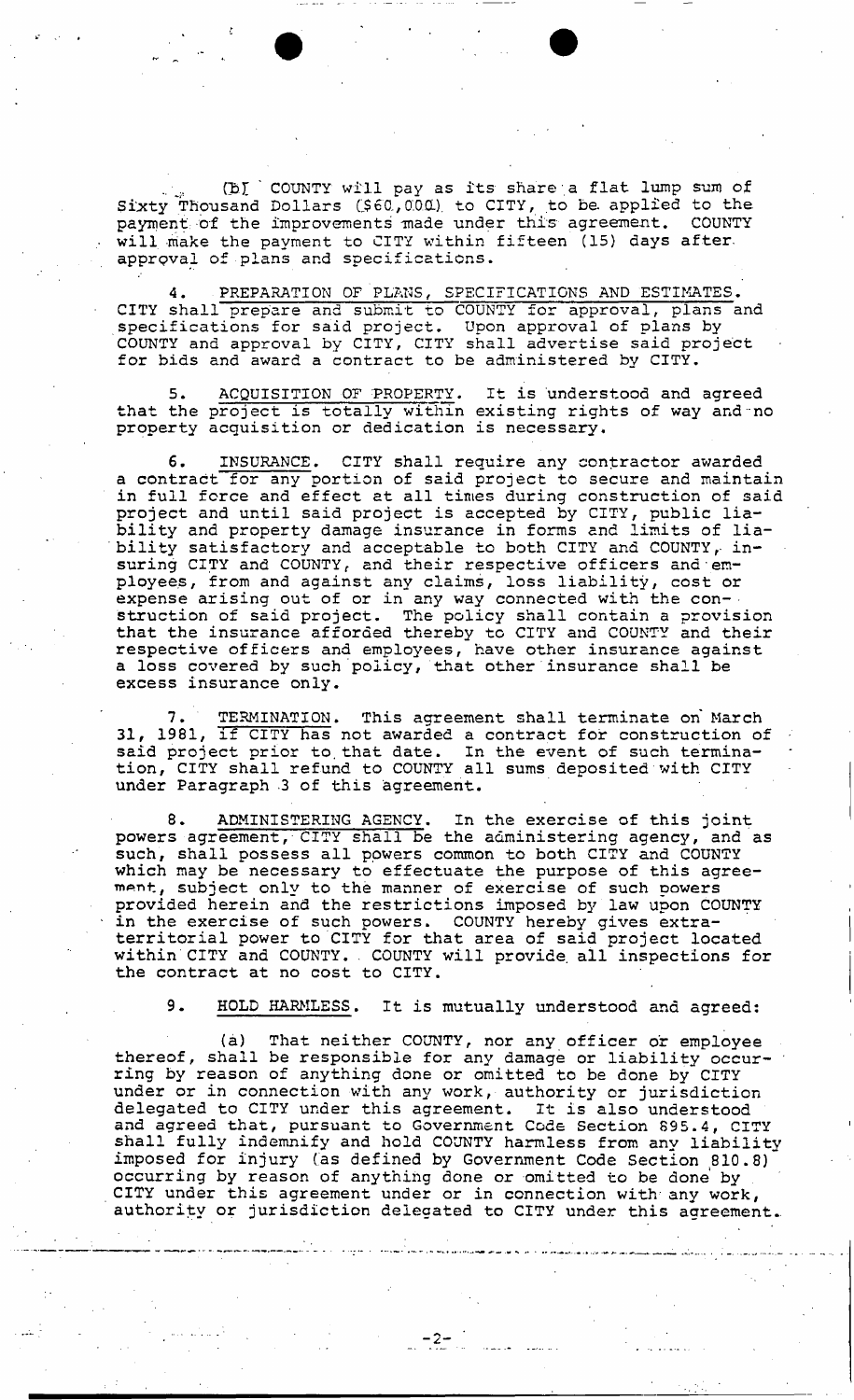fb). That neither CITY, nor any officer or employee thereof, shall be responsible for any damage or liability occurring by reason of anything done or omitted to be done by COUNTY under or in connection with any work, authority or jurisdiction delegated to COUNTY under this agreement. It is also understood and agreed that, pursuant to Government Code Section 894.5, COUNTY shall fully indemnify and hold CITY harmless from any liability imposed for injury (as defined by Government•Code Section 810.S) occurring by reason of anything done or omitted to be done by COUNTY under this agreement under or in connection with any work, authority or jurisdiction delegated to COUNTY under this agreement.

10. MAINTENANCE.• COUNTY shall operate and maintain said projects upon completion. The operation and maintenance costs for said project'shall'be apportioned between CITY and. COUNTY on an equal basis with each jurisdiction paying one-half the total costs. COUNTY will pay for maintenance and electrical costs and bill CITY for CITY's share on an annual basis.

CITY OF PALO ALTO

mcHendus

Mayor

WITNESS THE EXECUTION HEREOF the day and year set forth above. .

**ATTEST** City Clerk/

 $U$ <br>APPROVED AS TO FORM:

Attorney

APPROVE anager

City Controller

К Director of Planning and Community Environment

Director of Transportation *vi/at?...* 

Director of Purchasing

<u>Maure we Wir W</u><br>Director of Budget and Resource Management ^

*MJL*  DONALD M. RAINS, CjJerk

Board of Supervisors

.APPROVED.AS TQ-FOKMj *\* /?* A •A-

Deputy Count*7* y Counsel

DYTY OF SANTA CLARA

Chairperson, pro tempore Geralding 7. SMinberg Board of Supervisors

-3-

wa¥)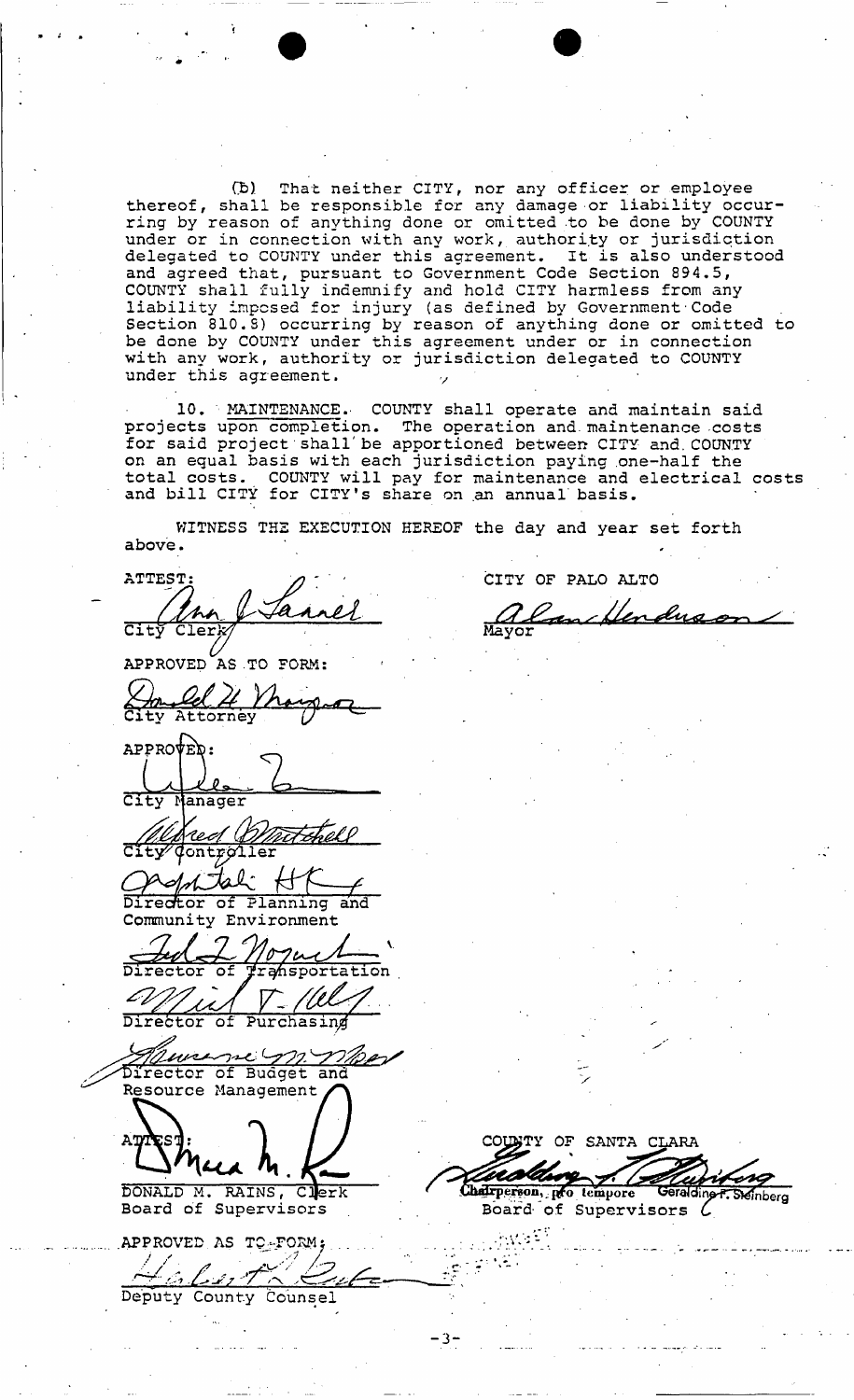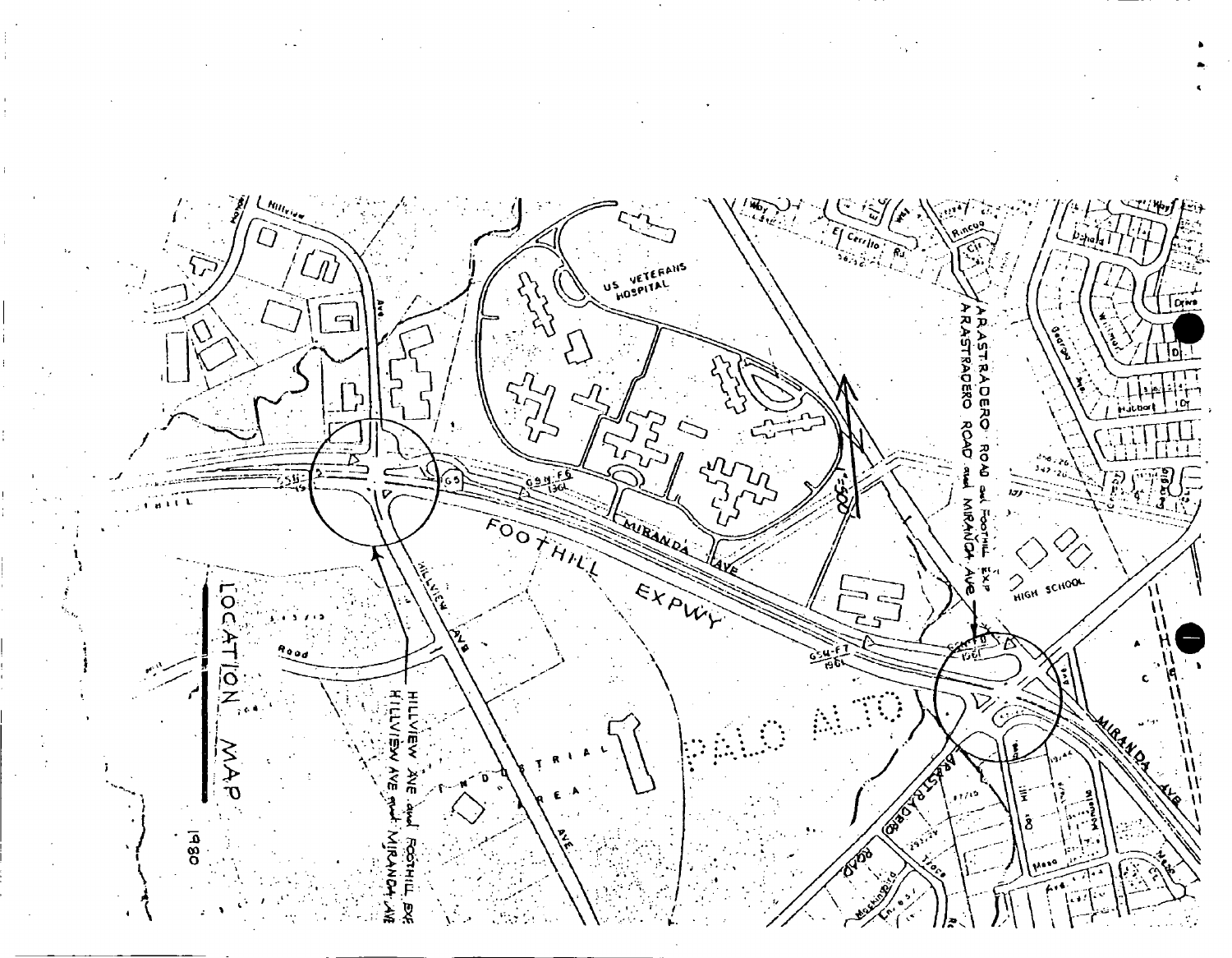**July 30, -1980** 

**Mr..Ted Nogushi Director of Transportation' City of Palo Alto Palo Alto, CA. 94301** 

**Dear Mr.'Nogushi: . \ ^ / ^** 

Reference: Agreement Between the County of Santa Clara **and the City of Palo Alto Relating to the Installation and Modification of.Signals at Miranda Avenue and Hillview Avenue at Foothill expressway and Miranda Avenue and Ar&stradero Road at Foothill Expressway** 

, *f* 

Ņ

-

**The, BoarS of . Supervisors at their meeting of July ; 28 ,**  1980 approved the above subject Agreement.

Enclosed please find three signed copies of said Agreement for your further processing. Please note, the pink tagged Agreement is fo be returned to this office upon full  $e$ xecution.  **- •• - '-V . >/.".** 

**Sincerely, -**

**BOARD OF SUPERVISORS Donald M . Rains, Clerk ^ '** 

ينغان الار

**Deputy Clerk** 

DMRias

**Enclosure**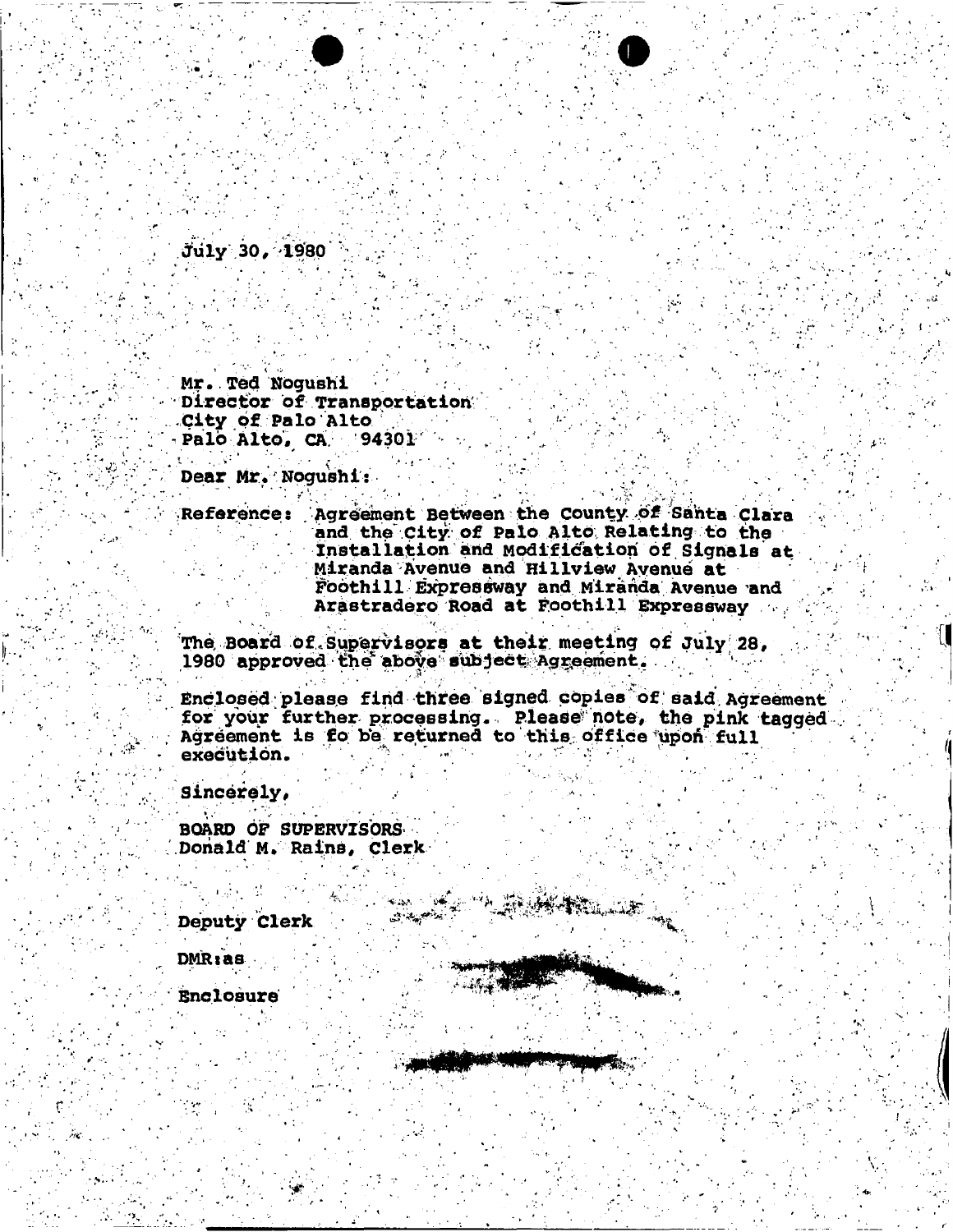|  | County of Santa Clara                                                                                                                                                                                                                                                                                                                           |                        | <b>Transportation Agency</b><br>1555 Berger Drive<br>San Jose, California 95112 |  |  |
|--|-------------------------------------------------------------------------------------------------------------------------------------------------------------------------------------------------------------------------------------------------------------------------------------------------------------------------------------------------|------------------------|---------------------------------------------------------------------------------|--|--|
|  | <b>California</b>                                                                                                                                                                                                                                                                                                                               |                        |                                                                                 |  |  |
|  |                                                                                                                                                                                                                                                                                                                                                 | TRANSMITTAL MEMORANDUM | $S.D.$ <sup>5</sup>                                                             |  |  |
|  |                                                                                                                                                                                                                                                                                                                                                 | Page1 of 3             | $DATE:$ $Ju1v9.1980$                                                            |  |  |
|  | COUNTY BOARD OF SUPERVISORS: Agenda Date July 28, 1980                                                                                                                                                                                                                                                                                          |                        | Item No.                                                                        |  |  |
|  | TRANSIT DISTRICT BOARD:                                                                                                                                                                                                                                                                                                                         | Agenda Date            | Item No.                                                                        |  |  |
|  | TRANSPORTATION COMMISSION: Agenda Date                                                                                                                                                                                                                                                                                                          |                        | Item No.                                                                        |  |  |
|  | SHIELDS, ROADS OPERATIONS, TRANSPORTATION AGENCY<br>FROM:<br>AGREEMENT BETWEEN THE COUNTY OF SANTA CLARA AND THE CITY OF<br>SUBJECT:<br>PALO ALTO RELATING TO THE INSTALLATION AND MODIFICATION OF<br>SIGNALS AT MIRANDA AVENUE AND HILLVIEW AVENUE AT FOOTHILL<br>EXPRESSWAY AND MIRANDA AVENUE AND ARASTRADERO ROAD AT FOOTHILL<br>EXPRESSWAY |                        |                                                                                 |  |  |
|  | RECOMMENDED ACTION<br>It is recommended that the County enter into the attached<br>agreement with the City of Palo Alto to share in the costs for the<br>installation and modification of traffic signals at:<br>1.<br>Hillview Avenue and Foothill Expressway<br>Ħ<br>and Miranda Avenue; and                                                  |                        |                                                                                 |  |  |
|  |                                                                                                                                                                                                                                                                                                                                                 |                        |                                                                                 |  |  |
|  |                                                                                                                                                                                                                                                                                                                                                 |                        |                                                                                 |  |  |
|  | 2.<br>Arastradero Road and Foothill Expressway<br>Ħ                                                                                                                                                                                                                                                                                             | and Miranda Avenue     |                                                                                 |  |  |

The County will pay as its share a flat lump sum of Sixty Thousand Dollars (\$60,000) to the City of Palo Alto to be applied to the payment of improvements made under the attached agreement. The County will advance the \$60,000 payment to the City within 15 days (15) after approval of plans and specifications.

Funds to cover these costs are available in Budget Account 0023-2893-6412 job #C2867 PS&S Select System--Highway Signals.

|                 | APPROVED: DIRECTOR $W()$                         |                |
|-----------------|--------------------------------------------------|----------------|
|                 | COUNTY EXECUTIVE                                 |                |
| $\bigcirc$ 1908 | (2) A/C: Inansportation/Rav Opportunity Employer | $JUL$ 2 8 1980 |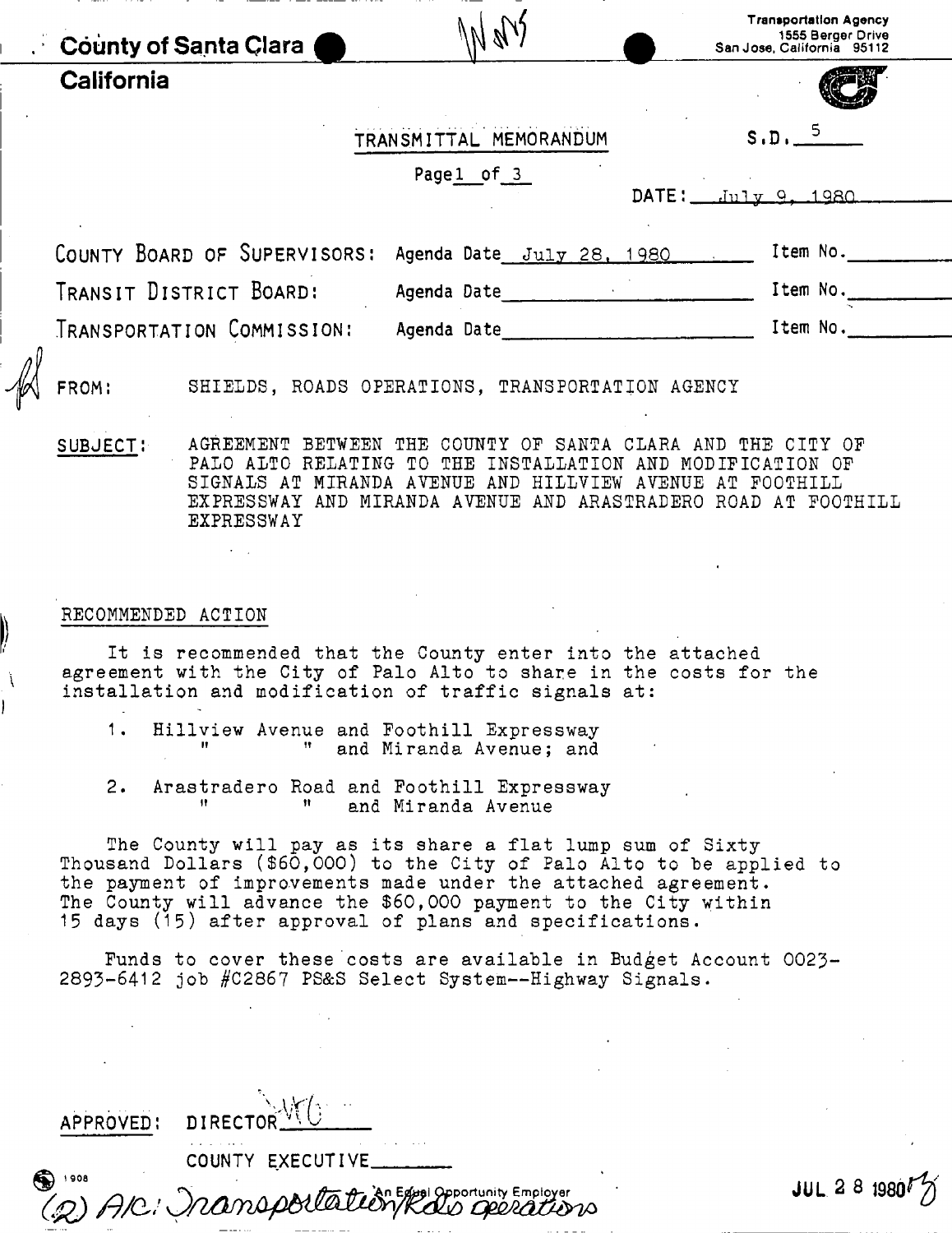

**DATE:** July 9, 1980

**COUNTY BOARD OF SUPERVISORS .AGENDA DATE;** 'July 28, 1980

## **TRANSIT DISTRICT BOARD AGENDA DATE:**

#### **TRANSPORTATION COMMISSION AGENDA DATE J**

SUBJECT: AGREEMENT BETWEEN THE COUNTY OF SANTA CLARA AND THE CITY OF PALO ALTO RELATING TO THE INSTALLATION AND MODIFICATION"OF SIGNALS AT MIRANDA AVENUE AND HILLVIEW AVENUE AT FOOTHILL EXPRESSWAY AND MIRANDA AVENUE AND ARASTRADERO ROAD AT FOOTHILL

#### REASONS FOR RECOMMENDATION

The City of Palo Alto has determined that traffic signals are needed at the intersections of Miranda Avenue at Hillview Avenue and Miranda Avenue at Arastradero Road. Due to the fact that Miranda Avenue is a frontage road paralleling Foothill Expressway and the above intersections are very close to the Foothill Expressway intersections at. Hillview Avenue and at Arastradero Road, the work at the Palo Alto intersections directly affects the County Foothill Expressway intersections. A joint project is therefore required.

The County's \$60,000 contribution is the estimated cost to replace the traffic signal controllers at the Expressway intersections. These controllers are now in need of replacement.

Palo Alto has recommended this project for a number of years. Increasing traffic and the present availability of funds dictate that the project should be accomplished in the near future.

#### BACKGROUND

Since 1977 plans to replace and/or modify the existing traffic signals at these two locations have been in the working stages.

The City of Palo Alto has submitted traffic signalization plans to the County for review and County Staff concurs with the traffic phasing design plan.

Under the proposed improvement plan the City will. administer the project and the County will provide the project inspection. Upon completion of the project the County will take over the maintenance and operation of the traffic signals and will split these costs with, the City on a 50/50 basis.